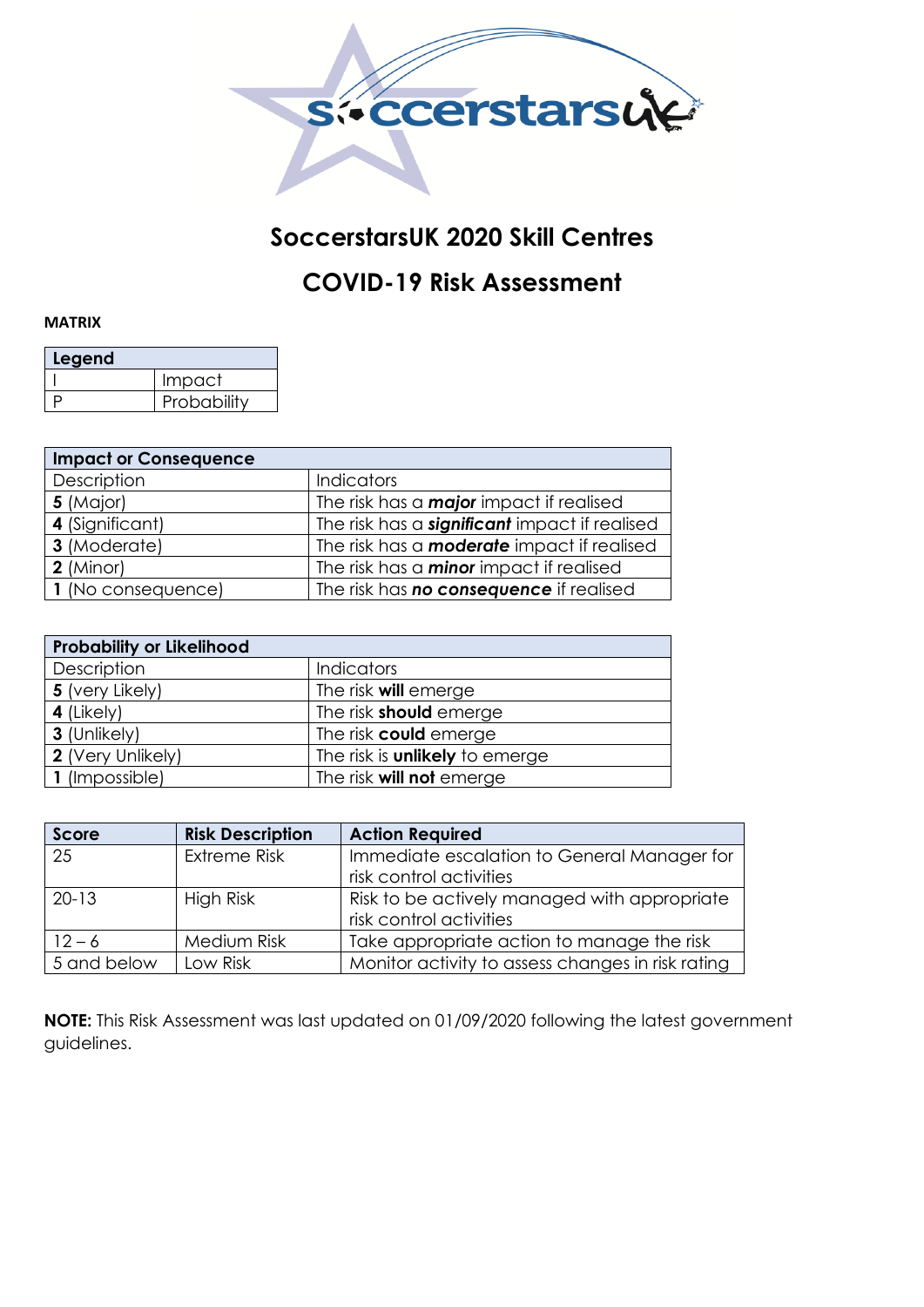## **POTENTIAL CONSIDERATIONS FOR RISK ASSESSMENT**

|                | <b>Risk Description</b>                                                           | L | P              | <b>Risk</b> | <b>Risk Control(s)</b>                                                                                                                                                                                                                                                                                                                                                                                                                                                                                                                                                                                                                                                                                                                                                                                                                                                                                                                                                                                                                                                                                                                                                                                                                                                                                             | <b>Additional Controls</b>                                                                                                                                                                                                                                                                                                                                                                                                                             |
|----------------|-----------------------------------------------------------------------------------|---|----------------|-------------|--------------------------------------------------------------------------------------------------------------------------------------------------------------------------------------------------------------------------------------------------------------------------------------------------------------------------------------------------------------------------------------------------------------------------------------------------------------------------------------------------------------------------------------------------------------------------------------------------------------------------------------------------------------------------------------------------------------------------------------------------------------------------------------------------------------------------------------------------------------------------------------------------------------------------------------------------------------------------------------------------------------------------------------------------------------------------------------------------------------------------------------------------------------------------------------------------------------------------------------------------------------------------------------------------------------------|--------------------------------------------------------------------------------------------------------------------------------------------------------------------------------------------------------------------------------------------------------------------------------------------------------------------------------------------------------------------------------------------------------------------------------------------------------|
|                |                                                                                   |   |                | Rating      |                                                                                                                                                                                                                                                                                                                                                                                                                                                                                                                                                                                                                                                                                                                                                                                                                                                                                                                                                                                                                                                                                                                                                                                                                                                                                                                    | <b>Required (if any)</b>                                                                                                                                                                                                                                                                                                                                                                                                                               |
| $\overline{1}$ | Contaminants being<br>brought into the<br>venue                                   | 5 | $\mathfrak{S}$ | 15          | Clear communications with parents prior<br>$\bullet$<br>to course starting about expectations<br>Parents should follow Return to Play<br>$\bullet$<br>Guidelines and if their child has a<br>temperature of 37.8 degrees and above,<br>a new persistent cough and/or a lack of<br>taste or smell within the last 14 days then<br>they should not attend the course<br>Registration will be carried out in a<br>$\bullet$<br>separate zone and children will be<br>placed straight into groups (bubbles)<br>Registration and dismissal will be<br>$\bullet$<br>contactless. The Head Coach will sign all<br>children in & out electronically<br>All Staff and children to wash hands on<br>$\bullet$<br>arrival; after sneezing; after each<br>activity; before leaving the session. Staff<br>and children will either use hand<br>washing facilities or hand sanitiser<br>provided by SoccerstarsUK<br>Children to keep their belongings with<br>$\bullet$<br>them throughout the session and to be<br>kept apart.<br>No phone, tablets or electronic devices<br>allowed at the session<br>Children to bring to each session their<br>$\bullet$<br>own large water bottle to each session<br>Hand sanitiser available at the<br>$\bullet$<br>registration desk and signage to families<br>to wash hands on arrival | Children to wear clean clothes to<br>the session.<br>Children to be dismissed straight<br>from their bubbles at the end of<br>the session<br>Staff will wear clean clothes every<br>day<br>Staff will use available PPE when<br>necessary<br>All equipment to be wiped down<br>daily<br>Water fountains not in use                                                                                                                                     |
| $\overline{2}$ | Infection may spread<br>through resources<br>and equipment used<br>at the session | 5 | $\mathfrak{S}$ | 15          | No equipment that is deemed difficult to<br>$\bullet$<br>clean to be used<br>Used tissues to be placed immediately in<br>$\bullet$<br>bins which will be double bagged and<br>emptied regularly throughout the day<br>Contact points, such as door handles, will<br>$\bullet$<br>be cleaned throughout the session<br>Coaches to encourage all children to use<br>$\bullet$<br>hand sanitiser after each activity<br>Parents advised to provide their child with<br>$\bullet$<br>their own hand sanitiser<br>Coaches to clean all equipment used at<br>$\bullet$<br>the end of an activity<br>Children encouraged to use their feet to<br>$\bullet$<br>collect & move balls when out of the<br>coaching area/off the pitch throughout<br>the session<br>No bibs are to be worn during the first<br>$\bullet$<br>part of sessions. Bibs allowed during<br>tournaments later on to distinguish<br>between teams, however no bibs can be<br>shared or swapped between children<br>and all bibs must be washed before the<br>next use                                                                                                                                                                                                                                                                                  | Staff to reinforce the "catch it, bin<br>it, kill it" message<br>Coaches to carry a rucksack at all<br>times which will contain all<br>necessary cleaning equipment,<br>antibacterial spray and clothes,<br>antibacterial wipes, black bin<br>bags as a temporary group<br>rubbish bag if the group are not<br>near a bin, hand sanitiser for the<br>group, disposable gloves and<br>mask in case they need to come<br>into close contact with a child |
| $\mathfrak{Z}$ | Infection may spread<br>due to the numbers<br>at the session                      | 5 | 3              | 15          | Clear communications with parents prior<br>$\bullet$<br>to the course about expectations<br>Face masks MUST be worn when inside<br>$\bullet$<br>any building (sport centres) / communal<br>areas until the session starts. Parents may<br>choose if they would like to continue<br>wearing a mask during the session or not<br>but you are under no obligation to do so.<br>Signage around the course<br>$\bullet$<br>Parents and children must follow one way<br>systems in place                                                                                                                                                                                                                                                                                                                                                                                                                                                                                                                                                                                                                                                                                                                                                                                                                                 | Indoor areas to be kept well-<br>ventilated, windows and doors<br>(not fire doors) will be kept open<br>where possible<br>Children will only be allowed to go<br>to the toilet one at a time<br>Additional cleaning regime to be<br>carried out by the venue provider<br>and/or Head Coach                                                                                                                                                             |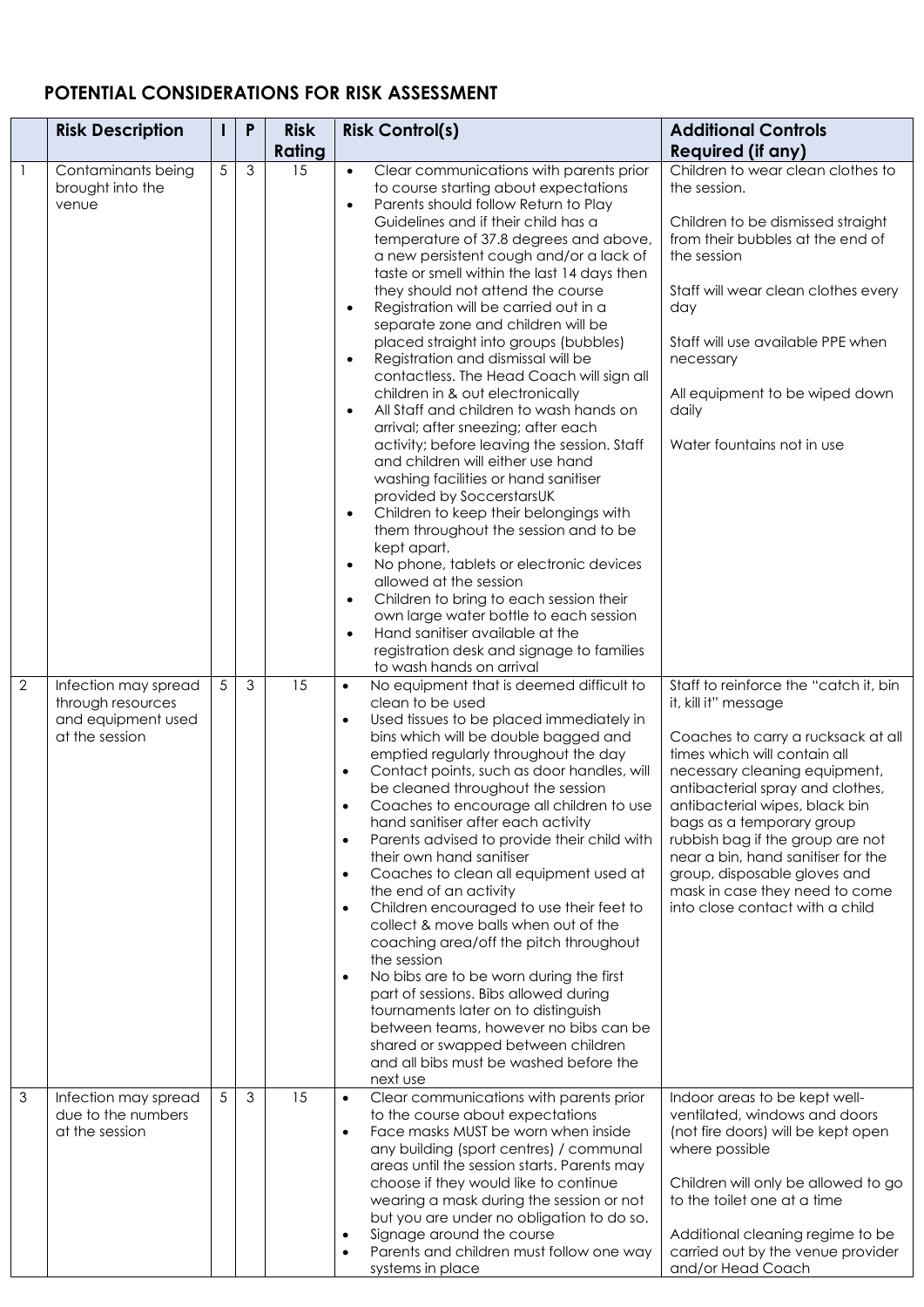|   |                                                                  |                |   |    | Staff should arrive at the venue no longer<br>$\bullet$<br>than 10 minutes before children start to<br>arrive and should remain in outside areas<br>where possible<br>Only one parent to accompany child to<br>$\bullet$<br>session<br>Parents encouraged to social distance in<br>$\bullet$<br>queue for registration/dismissal and<br>during the session<br>Parents to respect other adults and<br>$\bullet$<br>children's personal space<br>Designated bases for bubbles (groups) to<br>$\bullet$<br>be set and children to go straight to their<br>group on arrival<br>Children to be split into groups of 15<br>$\bullet$<br>maximum, with an ideal number of 12 per<br>group. Groups are predetermined before<br>the start of the session so that Head<br>Coaches have group listings for<br>registration and children can go straight<br>to their group<br>Groups will not mix<br>$\bullet$<br>Groups will return to their base at the end<br>of the session in readiness for dismissal<br>and one coach from each group will<br>support Head Coach with dismissal from<br>group<br>Staff to regularly remind children of the<br>$\bullet$<br>need for social distancing and what it<br>means for them (this will form part of the<br>pre-session meeting)<br>Staff will go home no longer than 30<br>$\bullet$<br>minutes after all the children have left |  |
|---|------------------------------------------------------------------|----------------|---|----|--------------------------------------------------------------------------------------------------------------------------------------------------------------------------------------------------------------------------------------------------------------------------------------------------------------------------------------------------------------------------------------------------------------------------------------------------------------------------------------------------------------------------------------------------------------------------------------------------------------------------------------------------------------------------------------------------------------------------------------------------------------------------------------------------------------------------------------------------------------------------------------------------------------------------------------------------------------------------------------------------------------------------------------------------------------------------------------------------------------------------------------------------------------------------------------------------------------------------------------------------------------------------------------------------------------------------------------------------------------------|--|
| 4 | Maintaining social<br>distancing at breaks                       | 5              | 3 | 15 | Each group will break separately at<br>Staff to bring their own drinks<br>$\bullet$<br>separate times<br>Separate areas to be identified for each<br>$\bullet$<br>group to have a break<br>Groups to be supervised during all break<br>times by their bubble (group) leader                                                                                                                                                                                                                                                                                                                                                                                                                                                                                                                                                                                                                                                                                                                                                                                                                                                                                                                                                                                                                                                                                        |  |
| 5 | Too many staff at the<br>session                                 | 4              | 3 | 12 | Only minimum number of staff needed at<br>the session to maintain sate ratios<br>Only additional staff to attend will be<br>from Safeguard Lead & Executive<br>Management Team                                                                                                                                                                                                                                                                                                                                                                                                                                                                                                                                                                                                                                                                                                                                                                                                                                                                                                                                                                                                                                                                                                                                                                                     |  |
| 6 | Fire of fire alarm                                               | $\overline{4}$ | 3 | 12 | Normal registration procedures to be<br>$\bullet$<br>followed<br>Designated areas to be used for fire<br>$\bullet$<br>evacuation and to maintain social<br>distancing                                                                                                                                                                                                                                                                                                                                                                                                                                                                                                                                                                                                                                                                                                                                                                                                                                                                                                                                                                                                                                                                                                                                                                                              |  |
| 7 | Dealing with First Aid                                           | 4              | 3 | 12 | PPE to be available for First Aiders<br>Children who are not well with any<br>$\bullet$<br>Designated first aid areas<br>form of illness should be attending<br>$\bullet$<br>Staff to notify Safeguard Lead &<br>the session<br>$\bullet$<br>Executive Management Team if a child<br>feels unwell<br>Adults who are unwell in any way<br>First Aiders will take any daily medication<br>should not be included in the work<br>$\bullet$<br>to the child in their group<br>rotas                                                                                                                                                                                                                                                                                                                                                                                                                                                                                                                                                                                                                                                                                                                                                                                                                                                                                    |  |
| 8 | Staff or children<br>display COVID<br>Symptoms at the<br>Session | 5              | 4 | 20 | Child to be taken to a specified separate<br>Parents of children at the course<br>$\bullet$<br>to be advised of a possible case<br>area<br>Parent to be called to collect from<br>$\bullet$<br>session and self-isolation guidelines<br>Coaches to be doing Dynamic<br>explained<br>Screening of the children at the<br>Unwell staff member to go home<br>beginning of the session with<br>$\bullet$<br>Any chid or staff member who shows<br>temperature to be taken if illness is<br>$\bullet$<br>symptoms should be tested as soon as<br>highlighted<br>possible and remain at home until test<br>results are received<br>If case is confirmed, report to<br>Public Health England and follow<br>their advice<br>If groups are indoors when child<br>presents symptoms, group to<br>move to another room or outdoors<br>and child must wait outside                                                                                                                                                                                                                                                                                                                                                                                                                                                                                                             |  |